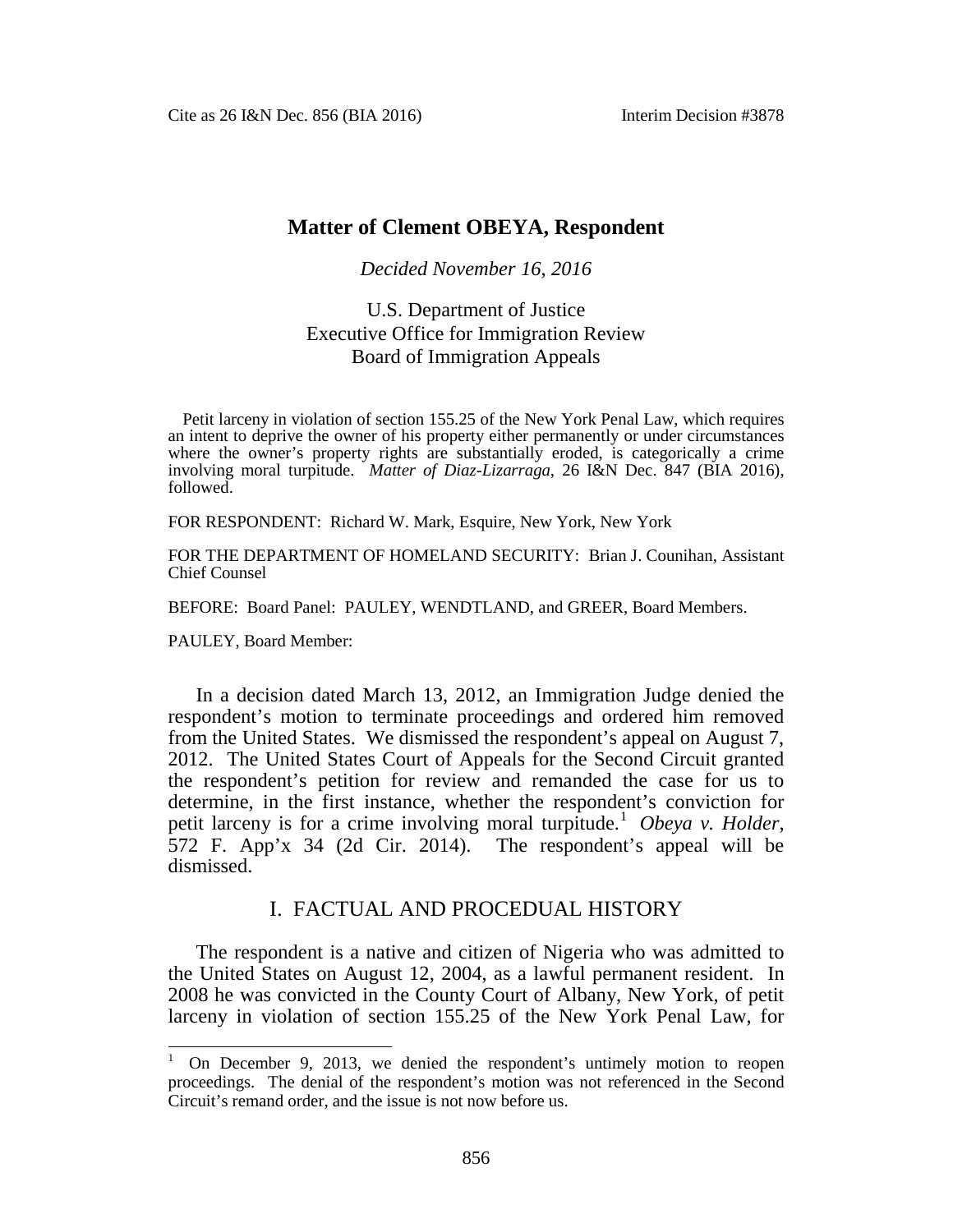which he was sentenced to 3 years of probation. After a violation of his probation in 2011, he was resentenced to imprisonment for 10 months.

In November 2008, the Department of Homeland Security ("DHS") charged the respondent with removability under section  $237(a)(2)(A)(i)$  of the Immigration and Nationality Act,  $8 \text{ U.S.C.}$   $\frac{8}{3} \frac{1227(a)(2)(A)(i)}{2006}$ , as an alien who has been convicted of a crime involving moral turpitude that was committed within 5 years of admission, for which a sentence of 1 year or longer may be imposed. The Immigration Judge determined that the respondent is removable and ordered him removed to Nigeria. $<sup>2</sup>$  $<sup>2</sup>$  $<sup>2</sup>$ </sup>

## II. ISSUE

The issue in this case is whether a violation of the New York petit larceny statute, which has a scienter element that requires less than an intent to permanently deprive the owner of the right to his or her property, is a crime involving moral turpitude. We review this question of law de novo. 8 C.F.R. § 1003.1(d)(3)(ii) (2016).

#### III. ANALYSIS

Under section  $237(a)(2)(A)(i)$  of the Act, an alien is removable if he or she has been convicted of a crime involving moral turpitude committed within 5 years after the date of admission, for which a sentence of 1 year or longer may be imposed. We have stated that moral turpitude refers generally to conduct that is "inherently base, vile, or depraved, and contrary to the accepted rules of morality and the duties owed between persons or to society in general." *Matter of Leal*, 26 I&N Dec. 20, 25 (BIA 2012) (quoting *Matter of Ruiz-Lopez*, 25 I&N Dec. 551, 553 (BIA 2011)). Further, a finding of moral turpitude requires that a perpetrator have committed the reprehensible act with some form of scienter. *Matter of Silva-Trevino*, 26 I&N Dec. 826, 828 n.2, 833−34 (BIA 2016) (citing *Matter of Silva-Trevino*, 24 I&N Dec. 687, 706 & n.5 (A.G. 2015)). We have also long held that a theft offense only involves moral turpitude if it is committed with the intent to permanently deprive the owner of property. *See, e.g.*, *Matter of Grazley*, 14 I&N Dec. 330, 333 (BIA 1973).

In its brief on remand, the DHS contends that we should abandon the distinction between temporary and permanent takings when determining whether a theft or larceny offense involves moral turpitude. According to

<span id="page-1-0"></span><sup>&</sup>lt;sup>2</sup> The Immigration Judge did not clearly err in finding that the respondent's relevant date of admission is August 12, 2004, and that his conviction is based on conduct that occurred within 5 years after that date.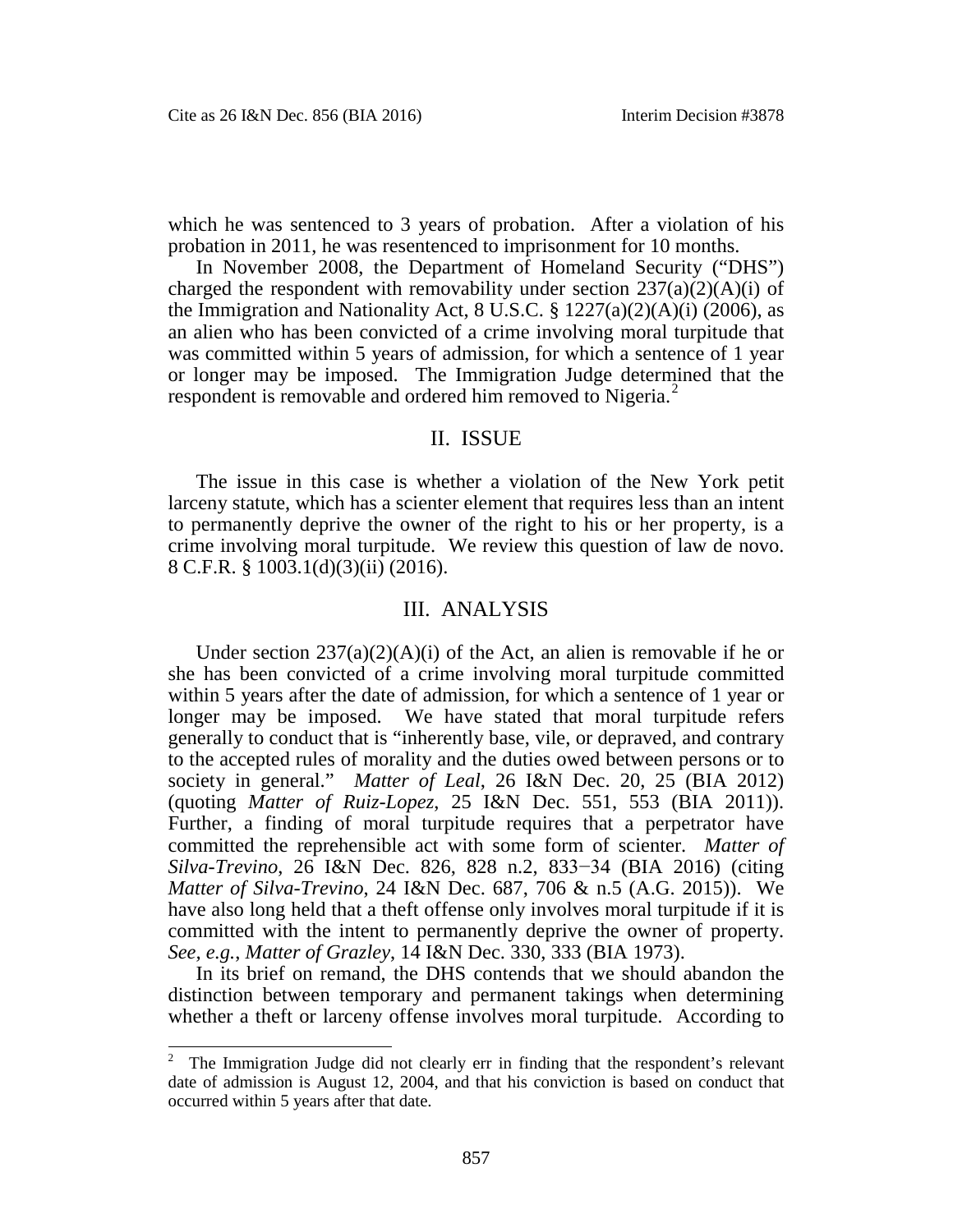the DHS, such a distinction is unnecessary and impractical and has created confusion among the Federal courts of appeals because there are myriad larceny charges encompassed by the more than 50 State penal laws enforced in the country. In his reply brief, the respondent argues that we should conclude, consistent with more than seven decades of precedent, that only larceny offenses requiring an intent to permanently deprive the owner of property should constitute crimes involving moral turpitude.

The respondent's conviction was under section 155.25 of the New York Penal Law, which provides in pertinent part:

A person is guilty of petit larceny when he steals property.

Other sections of the New York Penal Law further describe the offense of petit larceny. Section 155.05(1) defines the term "larceny" as follows:

A person steals property and commits larceny when, with intent to deprive another of property or to appropriate the same to himself or to a third person, he wrongfully takes, obtains or withholds such property from an owner thereof.

In turn, section 155.00(3) defines the term "deprive" as follows:

To "deprive" another of property means (a) to withhold it or cause it to be withheld from him permanently or for so extended a period or under such circumstances that the major portion of its economic value or benefit is lost to him, or (b) to dispose of the property in such manner or under such circumstances as to render it unlikely that an owner will recover such property.

As an initial matter, we conclude that we are not precluded here from applying *Matter of Diaz-Lizarraga*, 26 I&N Dec. 847 (BIA 2016), which is published as a companion to this case and revisits our precedent decisions concerning the requisite intent for larceny crimes in the context of a crime involving moral turpitude. The Second Circuit's remand order in this case stated that "under [Board] precedent larceny constitutes a [crime involving moral turpitude] '"only when a permanent taking is intended,"'" quoting its prior decision in *Wala v. Mukasey*, 511 F.3d 102, 106 (2d Cir. 2007) (quoting *Matter of Grazley*, 14 I&N Dec. at 333). *Obeya*, 572 F. App'x at 35. Nonetheless, the court did not decide, either in its published disposition in *Wala* or its unpublished remand order in this case, whether the distinction between temporary and permanent takings is a necessary one in the context of a crime involving moral turpitude. Instead, in *Wala* the Second Circuit noted that the Board "recently suggested that whether this distinction [between a permanent and temporary taking] actually exists is an open question." *Wala*, 511 F.3d at 106 (citing *Matter of Jurado*, 24 I&N Dec. 29, 33 (BIA 2006)). The court further acknowledged that the Board is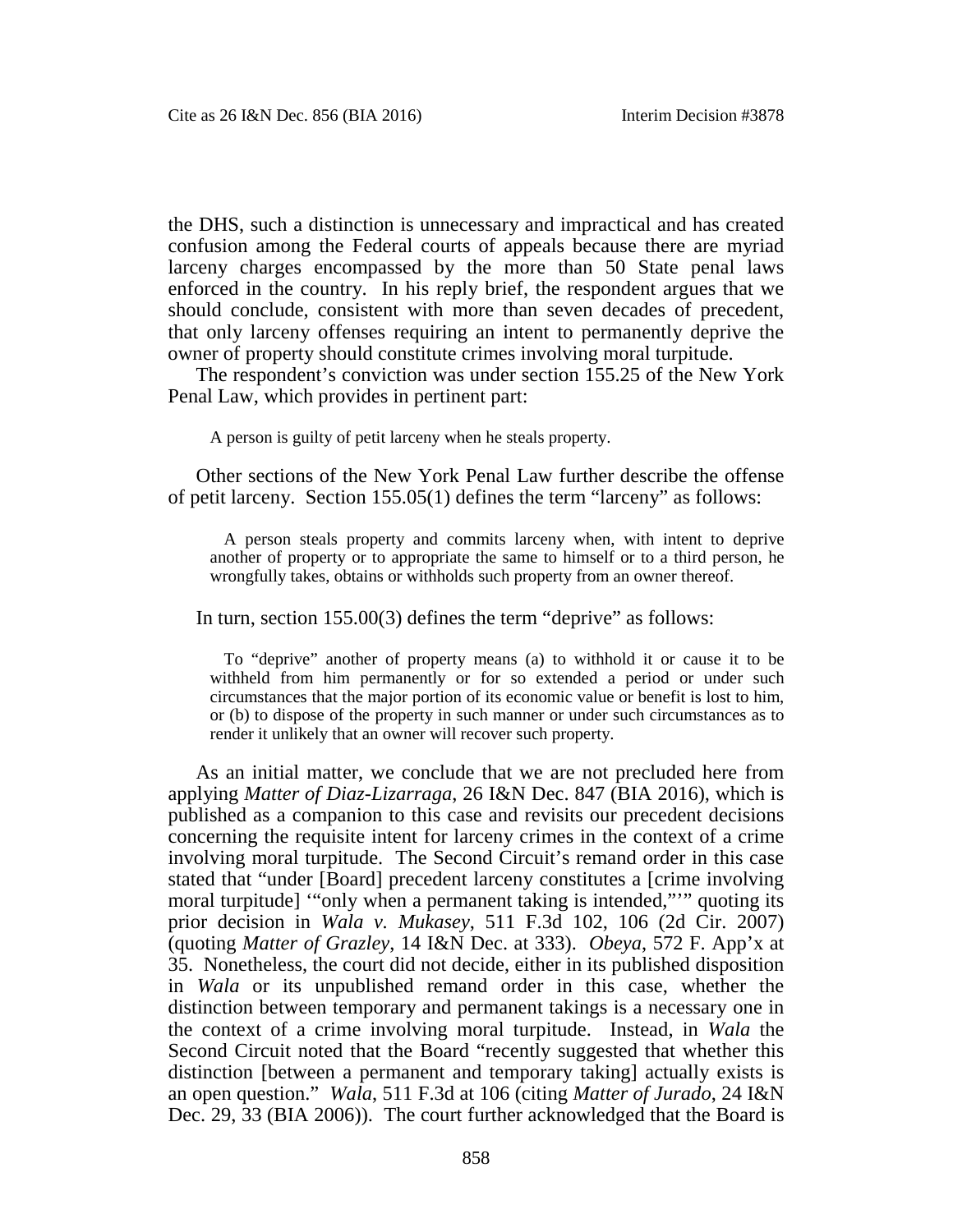"free to reconsider its view of what types of larcenies amount to [crimes involving moral turpitude]" and stated that it expressed "no position . . . on whether any such change in position would be entitled to or receive deference." *Id.*

In *Matter of Diaz-Lizarraga*, 26 I&N Dec. at 852–53, we determined that a theft offense may be found to categorically involve moral turpitude even if it does not require the accused to intend a literally permanent taking. We held, instead, that an offense qualifies as a categorical crime involving moral turpitude if it "embodies a mainstream, contemporary understanding of theft, which requires an intent to deprive the owner of his property either permanently or under circumstances where the owner's property rights are substantially eroded." *Id.* at 854. We concluded that Arizona's shoplifting statute, the relevant portion of which closely tracks the Model Penal Code, embodies this mainstream, contemporary understanding of theft and accordingly defines a categorical crime involving moral turpitude.<sup>[3](#page-3-0)</sup>

The New York larceny statute, which requires an intent to "deprive," largely tracks the Model Penal Code formulation. However, it differs from many other State statutes because it may also be violated with an intent to "appropriate" property. Section 155.00(4) of the New York Penal Law provides:

To "appropriate" property of another to oneself or a third person means (a) to exercise control over it, or to aid a third person to exercise control over it, permanently or for so extended a period or under such circumstances as to acquire the major portion of its economic value or benefit, or (b) to dispose of the property for the benefit of oneself or a third person.

<span id="page-3-0"></span> <sup>3</sup> The Model Penal Code definition of theft and the Arizona shoplifting statute at section 13-1805(A) of the Arizona Revised Statutes require that the accused have an intent to deprive an owner of property. Section 223.0(1) of the Model Penal Code defines the term "deprive" as

<sup>(</sup>a) to withhold property of another permanently or for so extended a period as to appropriate a major portion of its economic value, or with intent to restore only upon payment of reward or other compensation; or (b) to dispose of the property so as to make it unlikely that the owner will recover it.

In addition to Arizona, 18 other States have adopted the Model Penal Code's definition of "deprive." Five other States, including New York and Connecticut, essentially track the Model Penal Code, omitting solely the mental state regarding the intent to restore the property only upon payment of a reward or some other compensation. *See, e.g.*, Conn. Gen. Stat. § 53a-118(a)(3) (West 2016); N.Y. Penal Law § 155.00(3) (McKinney 2016); *see also Matter of Diaz-Lizarraga*, 26 I&N Dec. at 851–52 & nn.4–8 (collecting statutes and cases).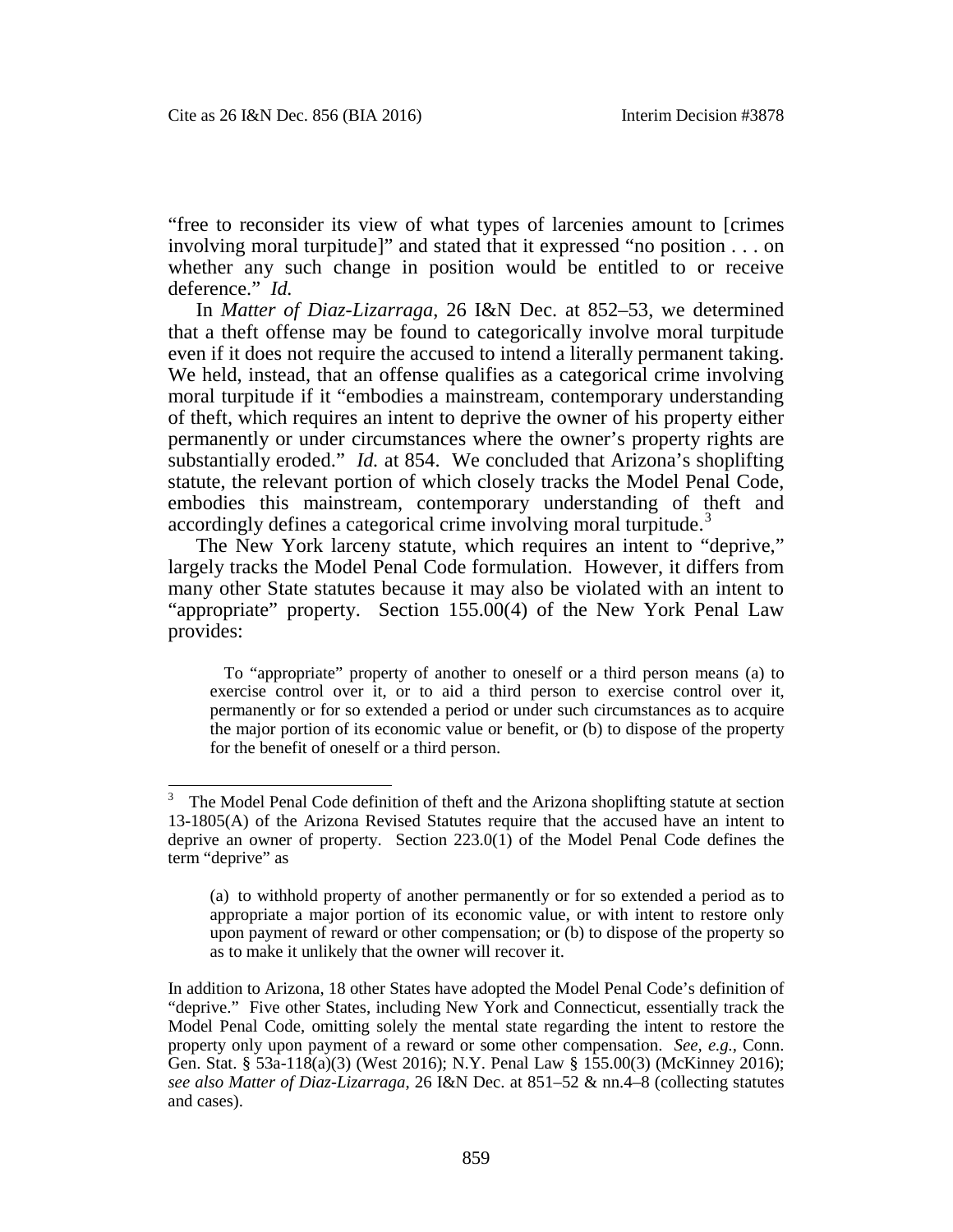On its face, New York's definition of the term "appropriate" in section 155.00(4)(a) appears very similar to the definition of "deprive" in section 155.00(3)(a). Both definitions require that "the major portion of [the property's] economic value or benefit" is either lost to the owner because the offender deprived him or her of it, or acquired by the offender through appropriation. Section 155.00(4)(a) would therefore likely require a showing of a permanent deprivation or substantial erosion of property rights, as articulated in *Matter of Diaz-Lizarraga*.

However, in defining the term "appropriate," section  $155.00(4)(b)$  which requires disposal of the property for the benefit of the accused or a third person—does not address the duration or extent of the requisite intended loss to the owner. Therefore the plain language of this section, standing alone, does not require a showing that a permanent deprivation or substantial erosion of property rights was intended. We nevertheless conclude that this reading of the statute, which the respondent urges on appeal, is foreclosed by New York's case law.

Notwithstanding the language of section 155.00(4)(b), New York's highest court has determined that a conviction for larceny requires proof of an intent "to exert permanent or virtually permanent control over the property taken, or to cause permanent or virtually permanent loss to the owner of the possession and use thereof." *People v. Medina*, 960 N.E.2d 377, 382 (N.Y. 2011) (emphases omitted) (quoting *People v. Jennings*, 504 N.E.2d 1079, 1086 (N.Y. 1986)) (internal quotation marks omitted); *see also, e.g.*, *People v. Parker*, 466 N.Y.S.2d 700, 702 (N.Y. App. Div. 1983) (finding no larcenous intent where there was no evidence of intent to permanently or virtually permanently appropriate the property or deprive the owner of the use of the property, "as distinguished from a 'borrowing' type of intent to obtain temporary use or cause temporary loss" (emphasis omitted) (quoting Arnold D. Hechtman, Practice Commentaries (McKinney's Cons. Laws of N.Y., Book 39, Penal Law, § 160.00, at 195))); *People v. Guzman*, 416 N.Y.S.2d 23, 25–26 (N.Y. App. Div. 1979) ("The people are required to prove that there was a specific intent to steal, and the act must contemplate such a permanent appropriation of the property. A temporary taking will not establish the larcenous intent.").

Although the respondent cites several cases in support of his argument that a violator can be convicted of New York larceny without a showing that he or she intended a permanent or virtually permanent deprivation, none of them is persuasive. One citation is to the dissent in *Jennings*, which, while forcefully articulating the respondent's position, is not controlling here because it is directly opposed to the majority opinion in that binding case. *People v. Jennings*, 504 N.E.2d at 1095 (Simons, J.,